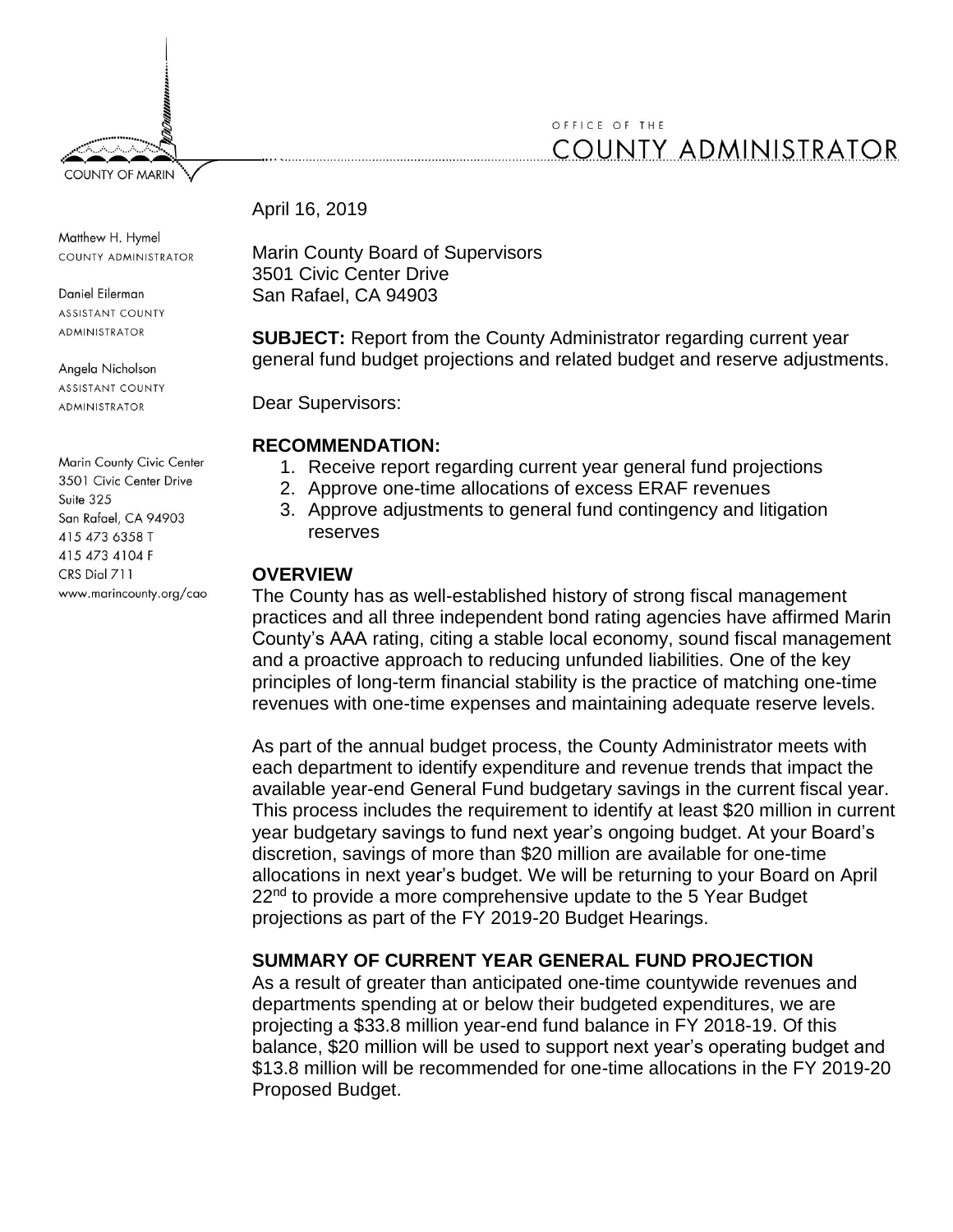PG. 2 OF 5 As detailed in Attachments A-C and summarized in the table below, the projected year-end fund balance is comprised of the following sources:

#### **Table 1: Projected Variance from FY 2018-19 Revised Budget**

| Expenditure savings                            | \$14.6 million |
|------------------------------------------------|----------------|
| Excess revenues                                | \$16.4 million |
| Previously approved net county cost reductions | \$2.7 million  |
| <b>Projected Year-End Fund Balance</b>         | \$33.8 million |

## *Summary of General Fund Revenue Projections*

Countywide and department revenue sources were analyzed based on yearto-date receipts and historical trends. Adjusting for previously approved adjustments, FY 2018-19 revenues are projected to be \$16.4 million better than the revised budget. This is largely due to better than expected countywide tax revenues, including excess ERAF property tax, supplemental property tax, property transfer tax, sales tax and transient occupancy tax. Reimbursements for Marin County Fire assistance-by-hire services have also been a significant source of revenue in FY 2018-19, as have increased state realignment revenues for mandated health and welfare programs.

Transient occupancy taxes (TOT), which are remitted by lodging establishments within the unincorporated areas of Marin County have continued to increase as a result of enhanced enforcement and a strong local economy. Sales taxes in the unincorporated areas are also steadily increasing. Combined, TOT and Sales Tax are projected to exceed the adopted budget by \$1.6 million. Similarly, statewide Proposition 172 public safety sales tax revenues, which are apportioned to each county based on the proportionate share of statewide taxable sales, are projected to exceed the adopted budget by \$750,000.

The General Fund revenue projections also include reduced expectations for various department revenues such as Public Defender and Probation fees, as these fees are no longer collected for individuals who cannot afford to pay; recording revenues in the Assessor's Office that are correlated with slowing housing sales volume and declining refinancing activity; and declining parking fine revenues in the Sheriff's Office. State and federal revenues are projected to be lower than originally budgeted for Sheriff and Probation because of ongoing shortfalls in Title IVe, SCAAP and POST revenues.

## *Summary of General Fund Expenditure Projections*

Updated expenditure projections were developed through an analysis of both salary and non-salary spending levels over the first nine months of the fiscal year. Overall, the General Fund is projected to end the year with \$14.6 million in expenditure savings. The majority of Countywide expenditure savings are typically attributable to salary savings, and this year's salary savings of \$12.6 million has exceeded recent trends as a result of higher than expected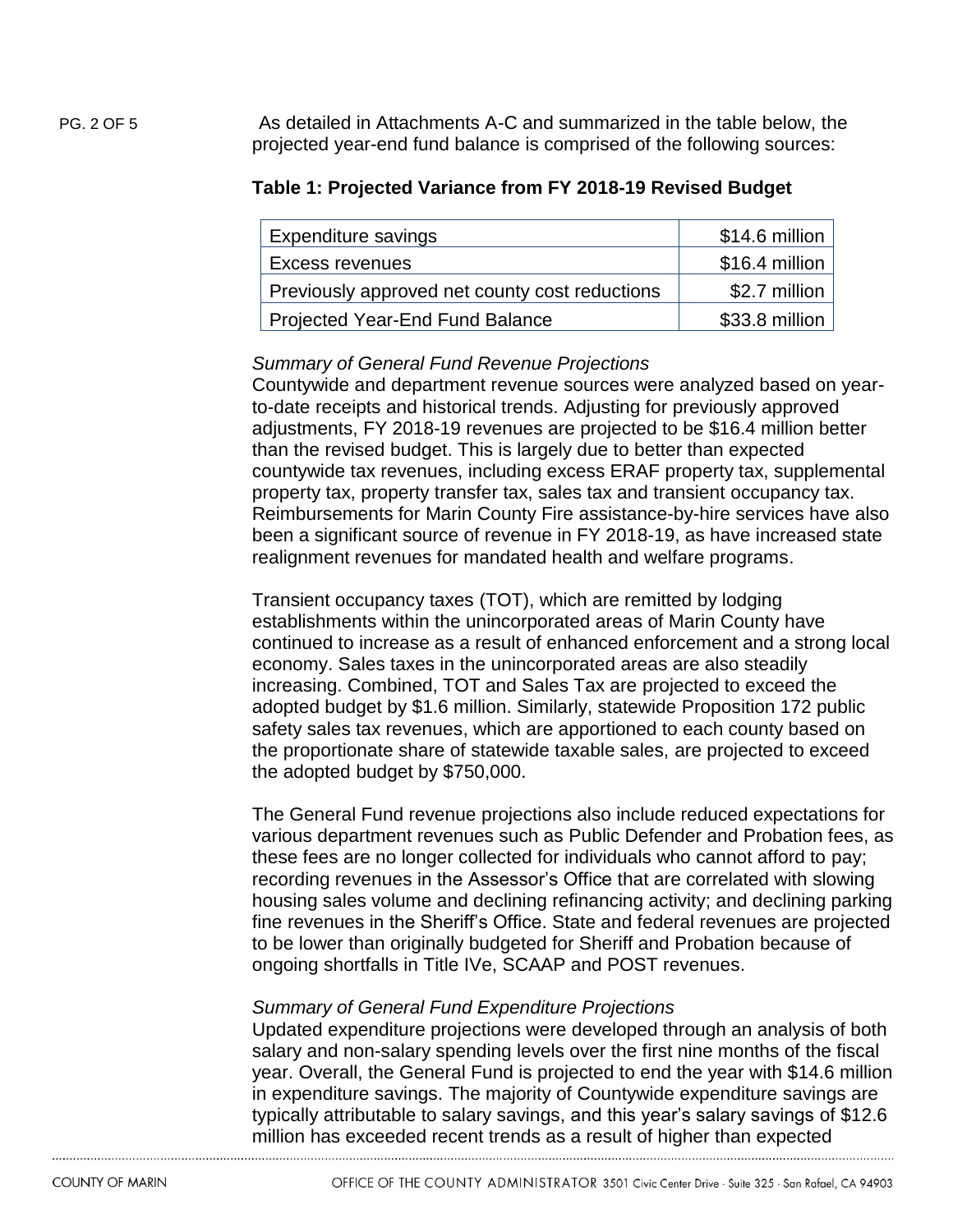PG. 3 OF 5 turnover and retirements among county staff. Increased budget expenditures were needed for the Marin County Fire Department because of mutual aid activities in 2018, and these were fully cost-covered by corresponding state reimbursements. All other departments are projected to end the year within their current expenditure budget.

> *One-time allocation of Education Revenue Augmentation Fund (ERAF)* The County of Marin is one of a handful of California counties that receives excess ERAF funds after State-mandated school funding levels are satisfied. The state-shifted property taxes are returned to local government entities each year as part of the excess ERAF calculation. Due to the volatility inherent in the State's budget, these excess property taxes can fluctuate from year to year. As such, the County of Marin has traditionally budgeted this source conservatively for ongoing operations.

> In recent years, countywide property tax growth was relatively similar to the annual growth in the State's Proposition 98 funding formula for education. As a result, excess ERAF revenues for Marin County were relatively stable over the past 5 years. In consultation with the Director of Finance, we are now projecting an increase of approximately \$8 million annually for the next few years. This increase is primarily attributable to the State fully funding the Local Control Funding Formula (LCFF) as part of the FY 2018-19 budget. Now that the LCFF is fully funded, we expect future allocations to schools to grow at a slower rate than our current property tax growth assumptions.

> Consistent with your Board's previous policies to address County infrastructure, we are recommending that your Board approve a one-time allocation of \$8 million in current year excess ERAF revenues to the Facility Reserve (\$4 million), the Road and Bridge Capital Fund (\$2 million) and the Road Maintenance Fund (\$2 million). As part of the FY 2019-20 Proposed Budget, we will be recommending that the \$4 million of the increased excess ERAF revenue base be dedicated to ongoing maintenance of roads, with the remaining \$4 million to be used as annual contributions to the facility reserve to the extent that the General Fund is not in an operating shortfall. This recommended strategy is expected to provide \$8 to \$10 million for deferred facility needs over the next three years.

#### *Recommended General Fund Reserve Adjustments*

In addition to the recommended road and facility allocations outlined above, we are recommending one-time adjustments to the General Fund litigation and contingency reserves as outlined below.

- 1. Increase the Litigation Reserve by \$1 million to address long-term litigation expenses. This will bring the balance of the litigation reserve to approximately \$10.7 million.
- 2. Increase General Fund Contingency Reserve by \$2 million. Industry best-practices recommend that General Fund contingency reserves be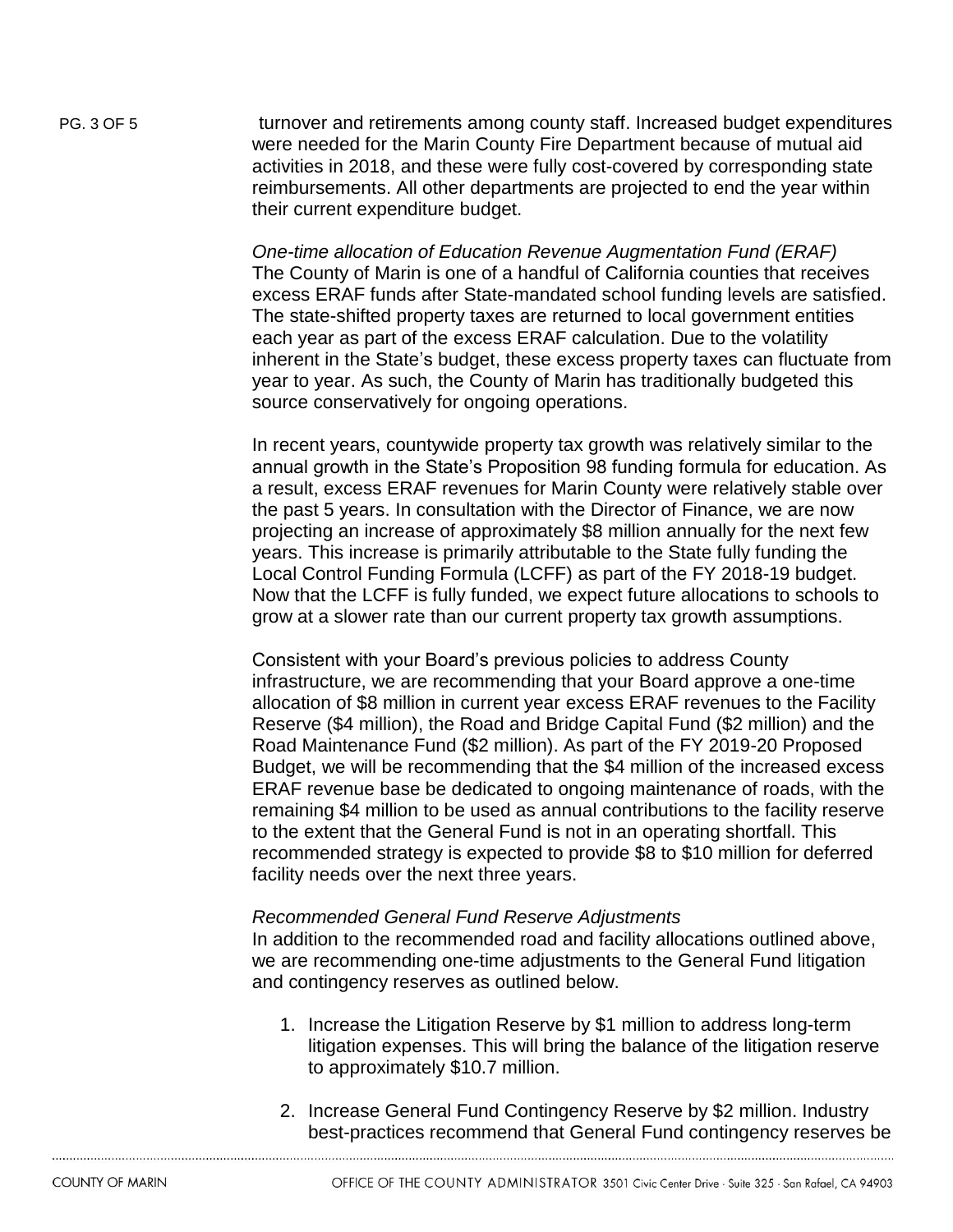PG. 4 OF 5 maintained between 5 and 15 percent of the annual operating budget. Last year, your Board approved adjustments to General Fund reserve levels to bring contingency reserves up to \$28 million, which represents approximately 8 percent of the core General Fund operating expense<sup>1</sup>. Given the growing General Fund budget, we are recommending a \$2 million one-time increase to the General Fund Contingency Reserve (320555) to increase the reserve to 8.5 percent of anticipated core General Fund operating expenditures in FY 2019- 20. The contingency reserve is an account that would primarily be used for natural disaster recovery or for unanticipated economic fluctuations. Given the experience of our neighboring counties affected by fires, floods and earthquakes, we will be recommending that your Board adopt a policy to make annual adjustments to this reserve to keep pace with the annual growth in County expenditures. Based on

current trends, the recommended policy to maintain an 8.5% contingency reserve would require an annual adjustment of approximately \$1 million per year after FY 2020-21.

## **Table 2: Summary of General Fund Reserve Adjustments**

| <b>Title</b> | <b>Object</b> | <b>Current</b><br><b>Balance</b> | <b>Recommended</b><br><b>Balance</b> | <b>Recommended</b><br>Change |
|--------------|---------------|----------------------------------|--------------------------------------|------------------------------|
| Litigation   |               |                                  |                                      |                              |
| Reserve      | 320520        | \$9,690,000                      | \$10,690,000                         | \$1,000,000                  |
| Contingency  |               |                                  |                                      |                              |
| Reserve      | 320555        | \$28,000,000                     | \$30,000,000                         | \$2,000,000                  |
| Total        |               | \$37,690,000                     | \$40,690,000                         | \$3,000,000                  |

## **FISCAL IMPACT**

The recommended actions in this report do not increase net county costs in the current year. Projected savings identified in this report are one-time in nature and do not impact the ongoing budget for the General Fund. The recommended allocation of one-time excess ERAF property tax revenues would increase general fund transfer appropriations by a total of \$4 million to support road infrastructure and maintenance, and would also increase the facility reserve (330312) by \$4 million, bringing the total facility reserve to \$11.1 million. Other recommended reserve adjustments totaling \$3 million would result in a \$30 million general fund contingency reserve, which is 8.5% of core general fund expenditures, and a \$10.7 million general fund litigation reserve.

 $\overline{a}$ <sup>1</sup> In 2017-18, total General Fund Expenditures included General Fund and Health and Human Services Operating Fund. Beginning in FY 2018-19, we define the contingency reserve percentage using a denominator of General Fund Expenditures plus the annual transfer to the HHS Operations Fund and Whole Person Care Fund (2800 and 2900, respectively).